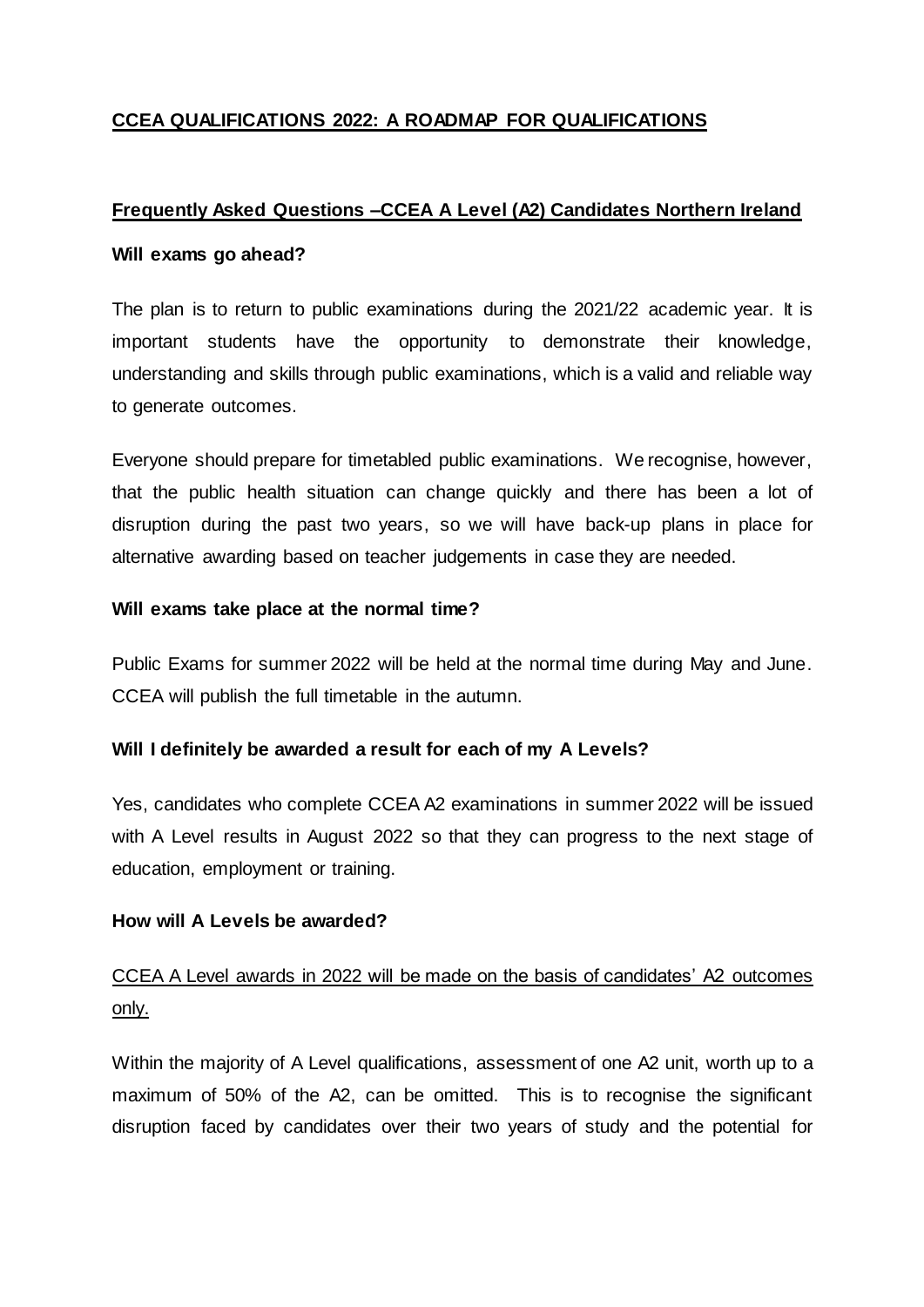ongoing disruption. CCEA will specify the unit to be omitted. Candidates can continue to take all A2 units if they wish to do so.

In ten practical subjects, where omission of a unit would take away assessment of practical skills or alternatively all external examinations, the content of internal assessment tasks will be reduced rather than a unit being omitted. CCEA will provide details to schools of the reductions in internal assessment tasks by 1 September 2021. The ten A2 subjects where this approach is being taken are Art and Design, Digital Technology, Environmental Technology, Journalism in the Media and Communications Industry, Moving Image Arts, Nutrition and Food Science, Performing Arts, Software Systems Development, Sports Science and the Active Leisure Industry and Technology and Design

Your school and the class teacher will let you know exactly what is required in each qualification and which assessments can be omitted. Details will also be available on CCEA's website from early June 2021.

These arrangements only apply to CCEA qualifications. Examination Boards in England and Wales have not yet announced any changes to their qualifications. Your school will be able to explain the arrangements for these qualifications once announcements are made.

### **Will there be parts of the course I won't be examined on?**

Yes, in in the majority of subjects an A2 unit can be omitted from assessment. In ten practical subjects, there will be a reduction in the requirements of the internal assessment tasks.

This option provides significant mitigation for lost face-to-face teaching time and any ongoing disruption. It also supports teachers and students in their preparation for examinations by allowing specific content to be prioritised by schools and relieves pressure to prepare students for all assessments in event of further lost face-to-face teaching time.

Your school and the class teacher will let you know exactly what will now be required in each qualification. Details will also be available on CCEA's website from early June 2021.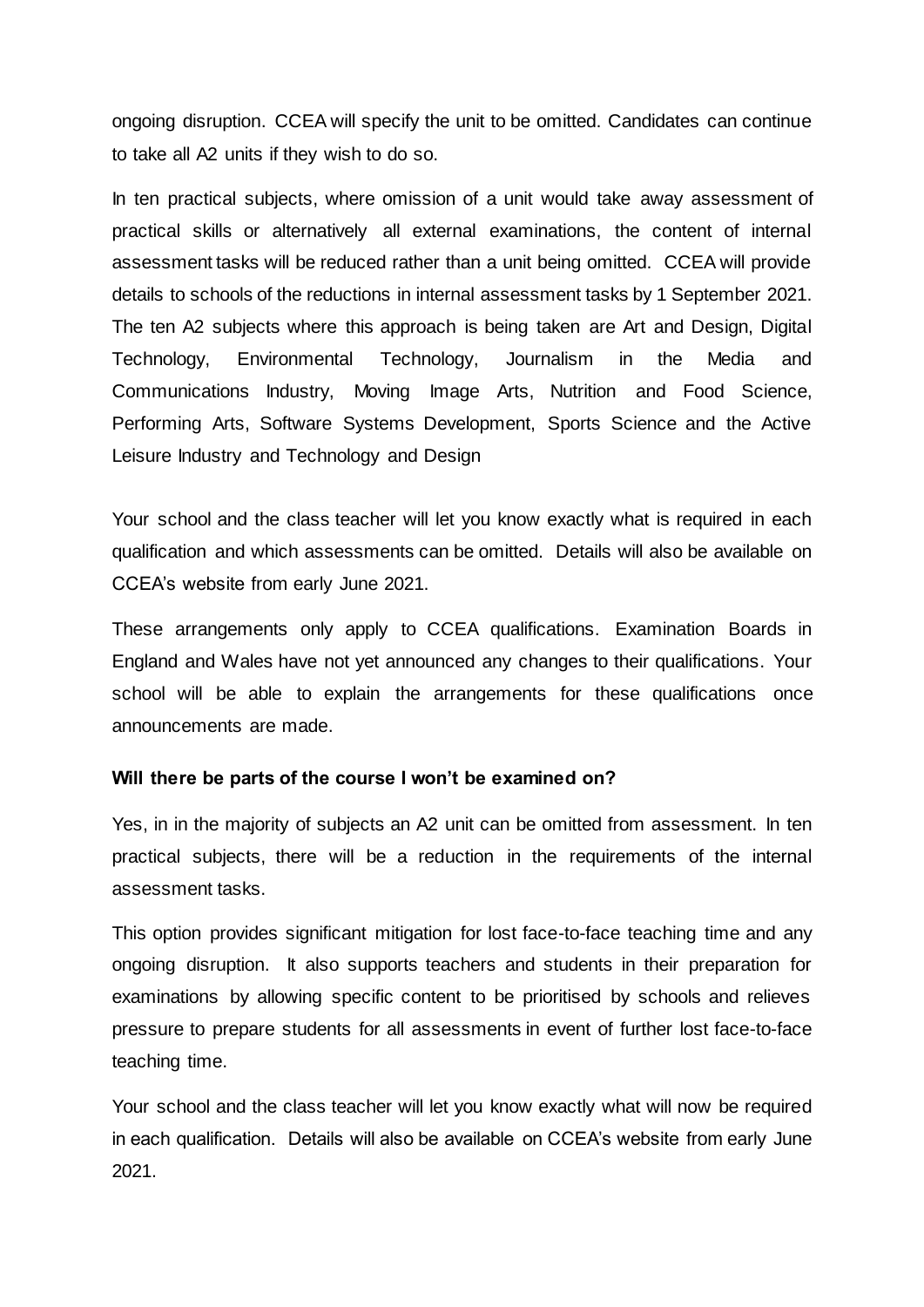# **Can I take all the A2 exams in my course?**

Yes, CCEA will put in place arrangements so that any student who wishes to take all A2 examinations can do so. There is no obligation to do so.

Any candidate who sits all A2 units will be awarded the higher grade from either all units or the mandatory units only. This will ensure no candidate is disadvantaged by taking all units of the qualification.

## **Will we still be taught everything**?

These changes reduce the content which will be assessed, however, schools will be encouraged to cover as much of the specification as possible to support progression, particularly to Higher Education.

## **Will my grades be lowered by CCEA if I don't sit all units?**

No, your overall grade will be determined by your performance in the unit or units you sit.

# **Will the AS Grades I am awarded in August 2021 count towards my A Level grade in 2022?**

No, the AS award in 2021 will not form part of the A Level award in 2022.

We know that many young people and parents have expressed the opinion that they would wish the AS grade to contribute towards the A level grade in 2022. The Department, therefore, asked CCEA to consider a range of approaches in which the AS grades awarded this year could be recognised as part of the A Level awarding process.

We have looked very closely at how this might work. However, after looking at a range of different approaches, it is not possible to implement this equitably or fairly for candidates.

The key problem is the need to convert grades awarded in 2021 into marks for the purpose of adding these to the marks awarded for A2 examinations in 2022 in a way which is fair to all candidates.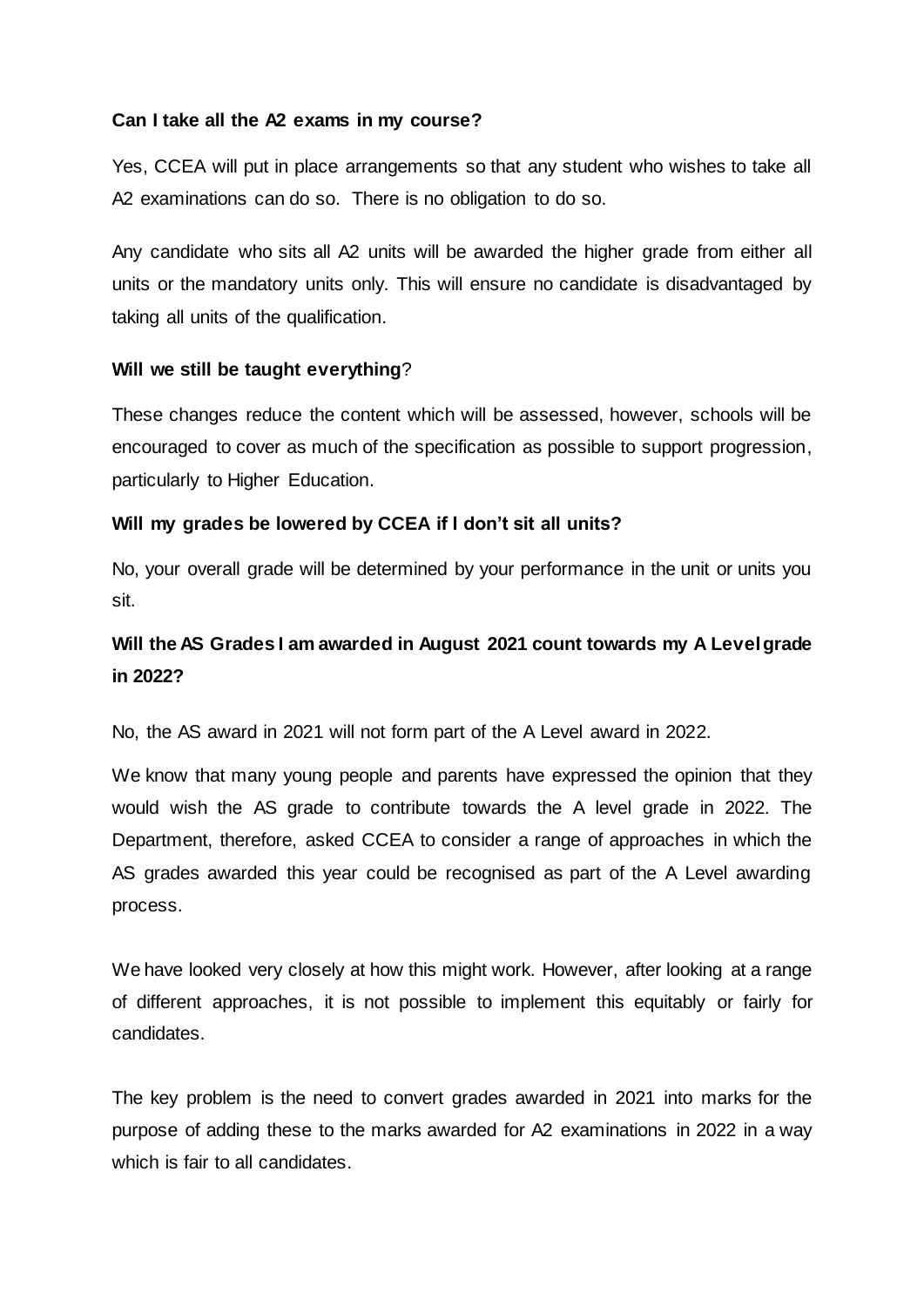In both England and Wales, AS grades from summer 2021 will not contribute to A Level awarding in summer 2022.

## **Can I take my AS exams, which I was due to sit in summer 2021?**

Whilst candidates can take AS examinations, the AS outcomes will **not** count towards their overall A Level grade, which will be based on A2 outcomes only.

### **What if the health situation gets worse and schools have to close again?**

The Department has removed a significant amount of assessment to take account of ongoing disruption and ensure candidates feel confident in the units on which they will be examined.

The public health situation can change quite quickly. CCEA will have back-up arrangements for alternative awarding arrangements based on centre professional judgement that can be activated if needed. These will be in place and students will be enabled to complete their qualifications.

### **Are these qualifications less valuable?**

Absolutely not. The level of demand for the qualifications is the same as in previous years. Higher Education providers and employers will see these as valid qualifications. Schools and learners should cover as much content as is possible to facilitate progression. There is simply less assessment, to allow schools and learners the opportunity to manage the disruption caused by the pandemic.

### **What about non-CCEA GCSEs or A Levels?**

Your school will let you know if you are taking qualifications with non-CCEA Examination Boards and provide you with details about these qualifications once announcements have been made in these jurisdictions.

### **What if I miss my exam due to illness or self-isolation?**

The Department will commission CCEA to develop bespoke arrangements for summer 2022 to allow the award of grades for progression should a candidate miss an examination due to illness or self-isolation.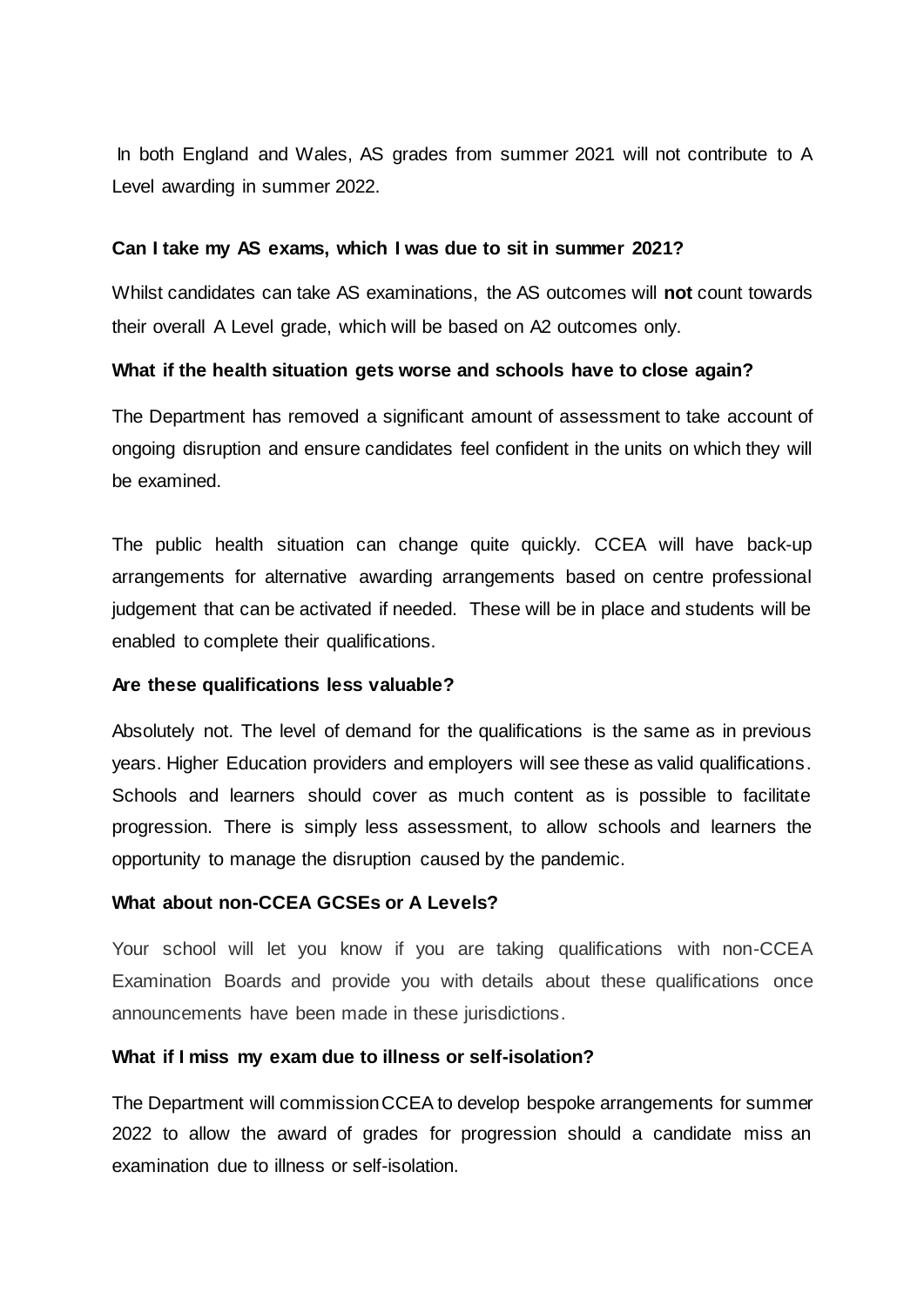# **Frequently Asked Questions –CCEA AS Level Candidates Northern Ireland**

# **Will exams go ahead?**

The plan is to return to public examinations during the 2021/22 academic year. It is important students have the opportunity to demonstrate their knowledge, understanding and skills through public examinations, which is a valid and reliable way to generate outcomes.

Everyone should prepare for timetabled examinations. We recognise that the public health situation can change quickly and there has been a lot of disruption during the past two years, so we will have back-up plans in place for alternative awarding based on teacher judgements in case they are needed.

# **Will exams take place at the normal time?**

Public Exams for summer 2022 will be held at the normal time during May and June. CCEA will publish the full timetable in the autumn.

# **Will my AS marks from 2022 count towards my A Level award in 2023?**

Yes, if public examinations go ahead as planned AS outcomes from 2022 will contribute to the overall A Level award in 2023.

# **Will I definitely be awarded a result for my AS Levels?**

Yes, candidates who sit CCEA AS examinations in summer 2022 will have AS Level results awarded in August 2022.

### **How will AS Levels be awarded?**

Within the majority of AS qualifications, assessment of one AS unit, worth up to a maximum of 50% of the AS qualification, can be omitted. This is to recognise the significant disruption faced by candidates during their previous GCSE studies and the potential for ongoing disruption. CCEA will specify the unit to be omitted. Candidates can continue to take all AS units if they wish to do so.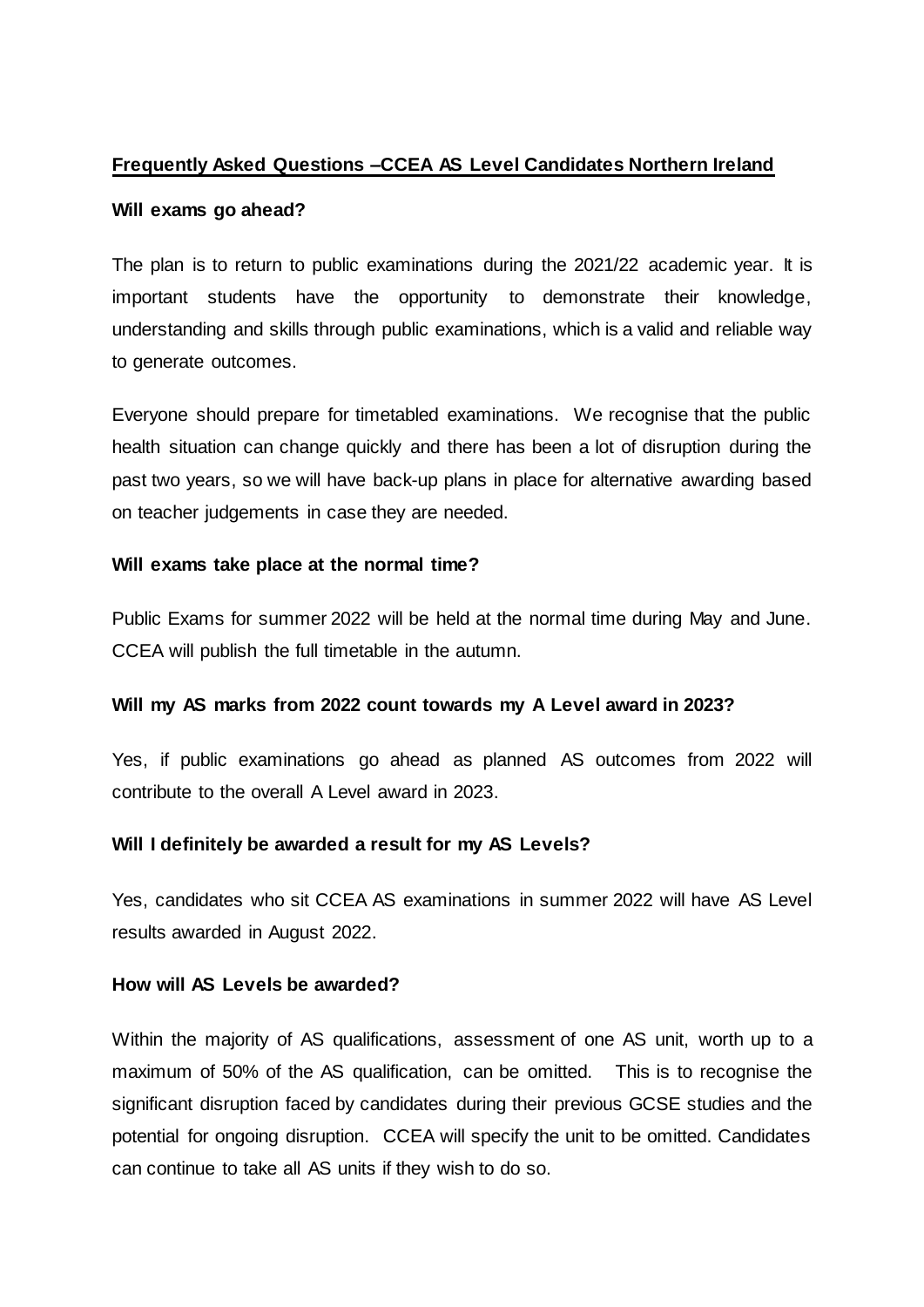In seven practical subjects, where omission of a unit would take away assessment of practical skills or alternatively all external examinations, the content of internal assessment tasks will be reduced rather than a unit being omitted. CCEA will provide details to schools of the reductions in internal assessment by 30 September 2021. The seven AS subjects are Environmental Technology, Journalism in the Media and Communications Industry, Moving Image Arts, Performing Arts, Software Systems Development, Sports Science and the Active Leisure Industry and Technology and Design

Your school and the class teacher will let you know exactly what is required in each qualification and which assessments will be omitted. Details will also be available on CCEA's website from early June 2021.

These arrangements only apply to CCEA qualifications. Examination Boards in England and Wales have not yet announced any changes to their qualifications. Your school will be able to explain the arrangements for these qualifications once announcements are made.

### **Will there be parts of the course I won't be examined on?**

Yes, in the majority of subjects an AS unit will be omitted from assessment. In seven practical subjects, there will be a reduction in the requirements of the internal assessment tasks.

This option provides significant mitigation for lost face-to-face teaching time and any ongoing disruption. It also supports teachers and students in their preparation for examinations by allowing specific content to be prioritised by schools and relieves pressure to prepare students for all assessments in event of further lost face-to-face teaching time.

Your school and the class teacher will let you know exactly what will now be required in each qualification. Details will also be available on CCEA's website.

#### **Can I take all the AS exams in my course?**

Yes, CCEA will put in place arrangements so that any student who wishes to take all AS examinations can do so. There is no obligation to do so.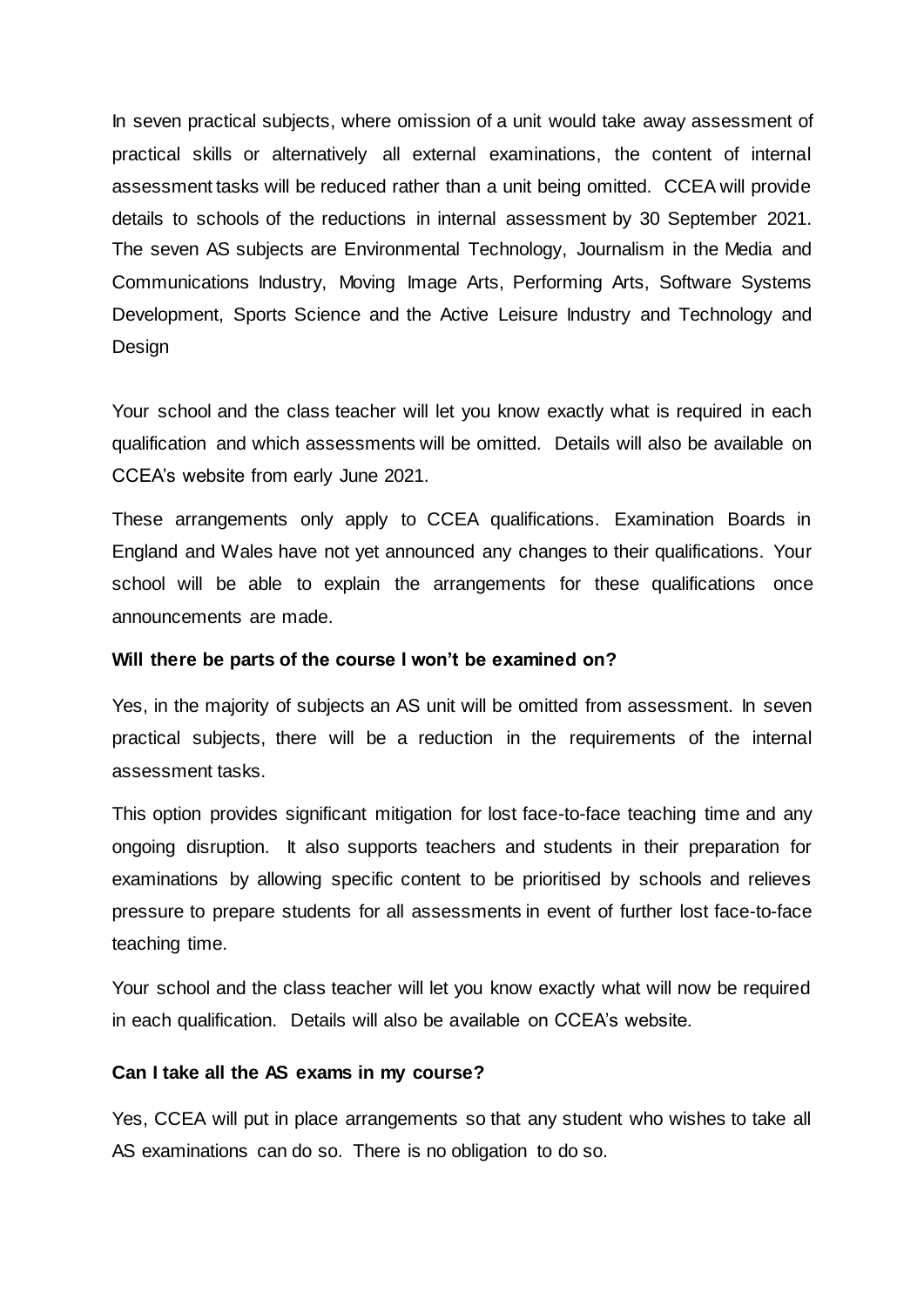Any candidate who sits all units will be awarded the higher grade from either all units or the mandatory units only. This will ensure no candidate is disadvantaged by taking all units of the qualification.

# **Will we still be taught everything**?

These changes reduce the content which will be assessed, however, schools will be encouraged to cover as much of the specification as possible to support progression.

# **Will my grades be lowered by CCEA if I don't sit all units?**

No, your overall grade will be determined by your performance in the unit or units you sit.

# **What will happen in 2022/23?**

It is envisaged that candidates starting their A Level courses in September 2021 will take all A2 units at the end of their second year of A Level study in summer 2023. The Department will of course be monitoring the public health situation closely.

# **What if the health situation gets worse and schools have to close again?**

The Department has removed a significant amount of assessment to take account of ongoing disruption and ensure candidates feel confident in the units on which they are examined.

The public health situation can change quite quickly. CCEA will have back-up arrangements for alternative awarding arrangements based on teacher judgement that can be activated if needed. These will be in place and students will be enabled to complete their qualifications.

# **Are these qualifications less valuable?**

Absolutely not. The level of demand for the qualifications is the same as in previous years. Higher Education providers and employers will see these as valid qualifications. Schools and learners should cover as much content as possible to facilitate progression. There is simply less assessment, to allow schools and learners the opportunity to manage the disruption caused by the pandemic.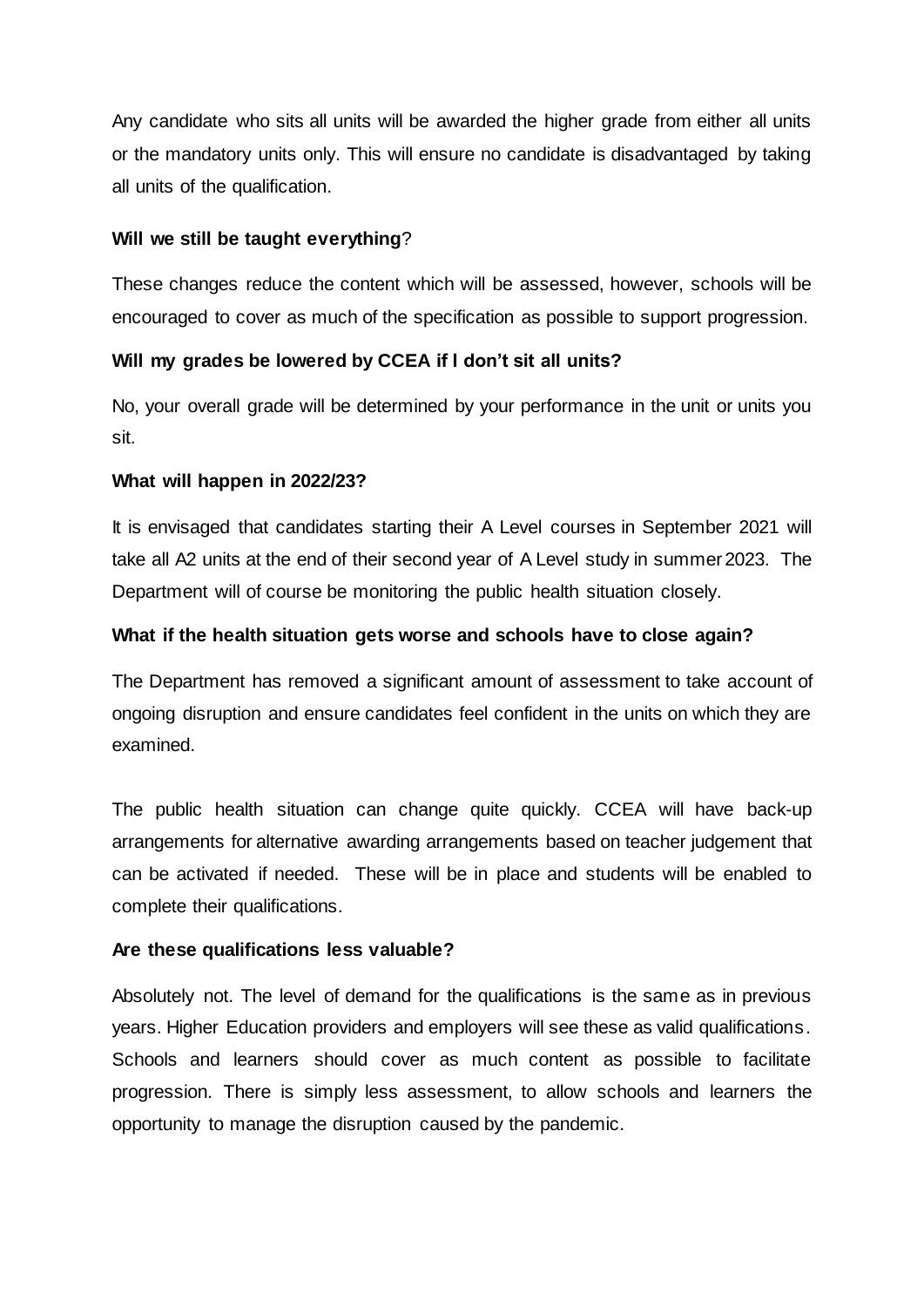# **What about non-CCEA GCSEs or A Levels?**

Your school will let you know if you are taking qualifications with non-CCEA Examination Boards and provide you with details about these qualifications once announcements have been made in England and Wales.

# **What if I miss my exam due to illness or self-isolation?**

The Department will commission CCEA to develop bespoke arrangements for summer 2022 to allow the award of grades for progression should a candidate miss an examination due to illness or self-isolation.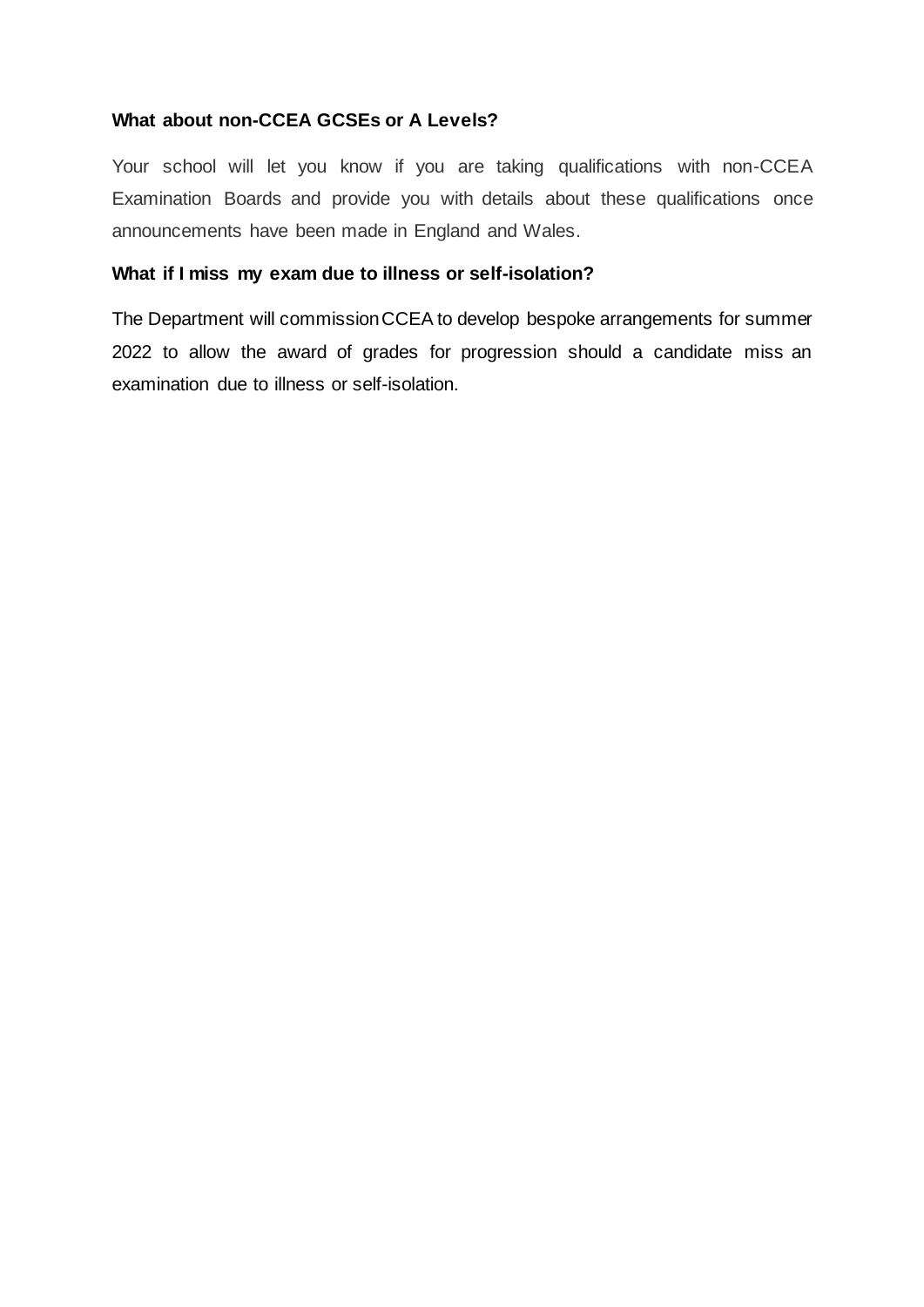# **Frequently Asked Questions –CCEA GCSE Students (normally Year 12) Northern Ireland**

## **Will exams go ahead?**

The plan is to return to public examinations during the 2021/22 academic year. It is important students have the opportunity to demonstrate their knowledge, understanding and skills through public examinations, which is a valid and reliable way to generate outcomes.

Everyone should prepare for timetabled examinations. We recognise that the public health situation can change quickly and there has been a lot of disruption during the past two years, so we will have back-up plans in place for alternative awarding based on teacher judgements in case they are needed.

## **Will exams take place at the normal time?**

Due to the public health context, the GCSE English and Maths series normally held in January will be brought forward to late November/early December 2021. There will also be a series at that time for GCSE Single and Double Award Science. There will also be a February examination series for GCSE Single and Double Award Science. This will approach give candidates the opportunity to complete a number of GCSE modules prior to summer 2022.

Exams for summer 2022 will be held at the normal time during May and June. CCEA will publish the full timetable during the autumn.

Your school or college will let you know which exams you have been entered for.

# **Will I be issued with a result for my GCSEs?**

Yes, candidates who complete CCEA GCSE examinations in summer 2022 will be issued with GCSE results in August 2022 so that they can progress to the next stage of education or employment.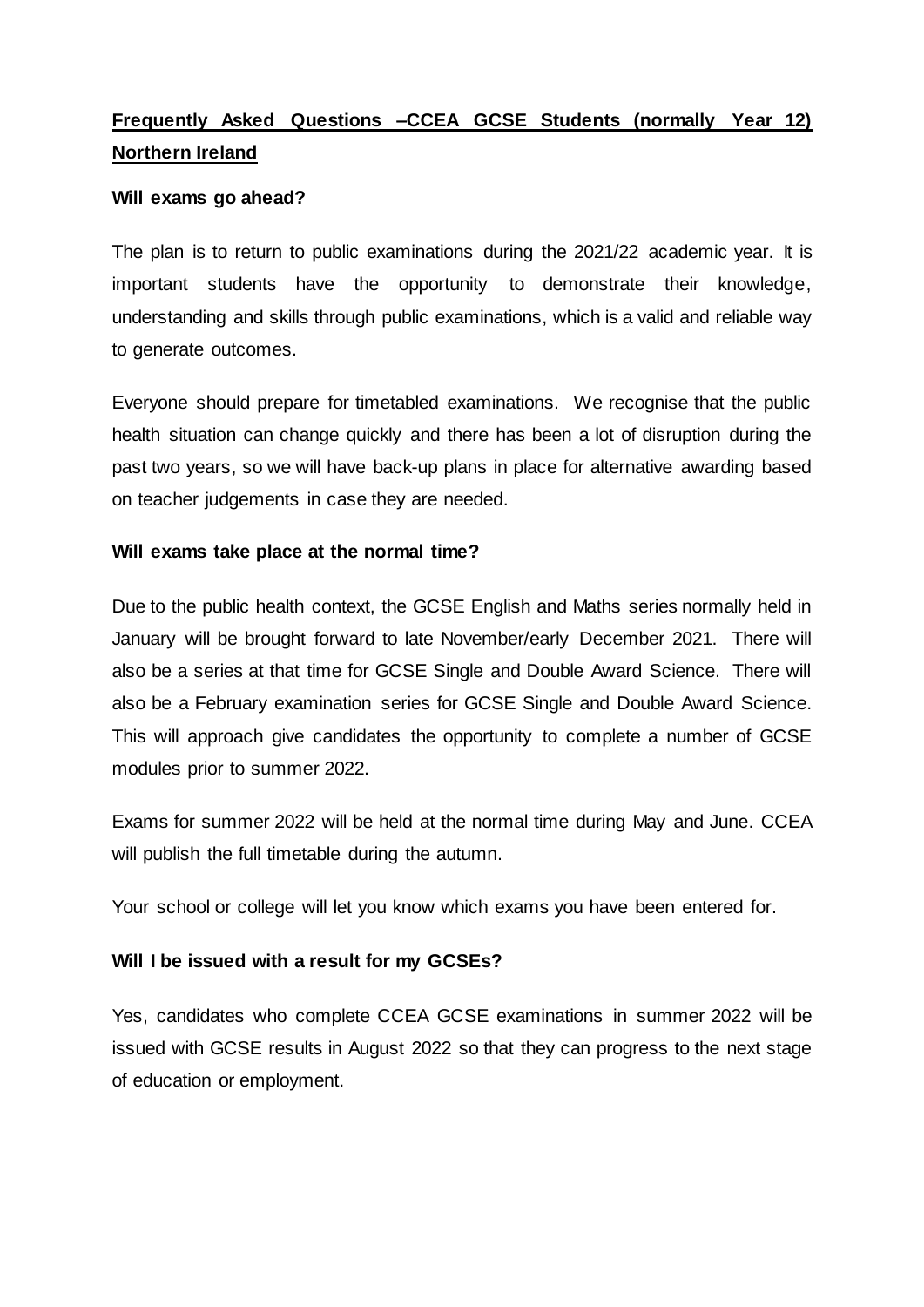# **Will there be parts of the course I won't be examined on?**

Yes, in the majority of GCSEs where students are in the second year of study (normally Year 12), one unit of the course can be omitted from assessment. CCEA will specify the unit to be omitted.

In GCSE Religious Studies, Statistics and Government and Politics, candidates will be permitted the option of completing the examination for one assessment unit and a controlled assessment task for the second unit, as an alternative to the second examination.

In line with normal procedures, the controlled assessment tasks in these three subjects will be set by CCEA, internally marked by teachers according to a mark scheme provided by CCEA, and then externally moderated by CCEA.

In GCSE Food and Nutrition and GCSE Health and Social Care, there will been a reduction in the content and word limit for the controlled assessment task which will continue to be worth 50% of the qualification.

There may also be some changes, particularly to practical assessments and fieldwork to make sure the qualifications can be delivered safely in the current public health context.

Your school and the class teacher will let you know exactly what is required in each qualification and which assessments will be omitted. Details will also be available on CCEA's website from early June 2021.

These arrangements only apply to CCEA qualifications. Examination Boards in England and Wales have not yet announced changes. Your school will be able to explain the arrangements for these qualifications once announcements are made.

### **What about GCSE English Language and Mathematics?**

In GCSE **English Language**, candidates will have the option to omit Unit 3, which is the internal assessment of Study of Spoken and Written Language. Preparation for controlled assessment takes up a lot of time. We believe the omission of this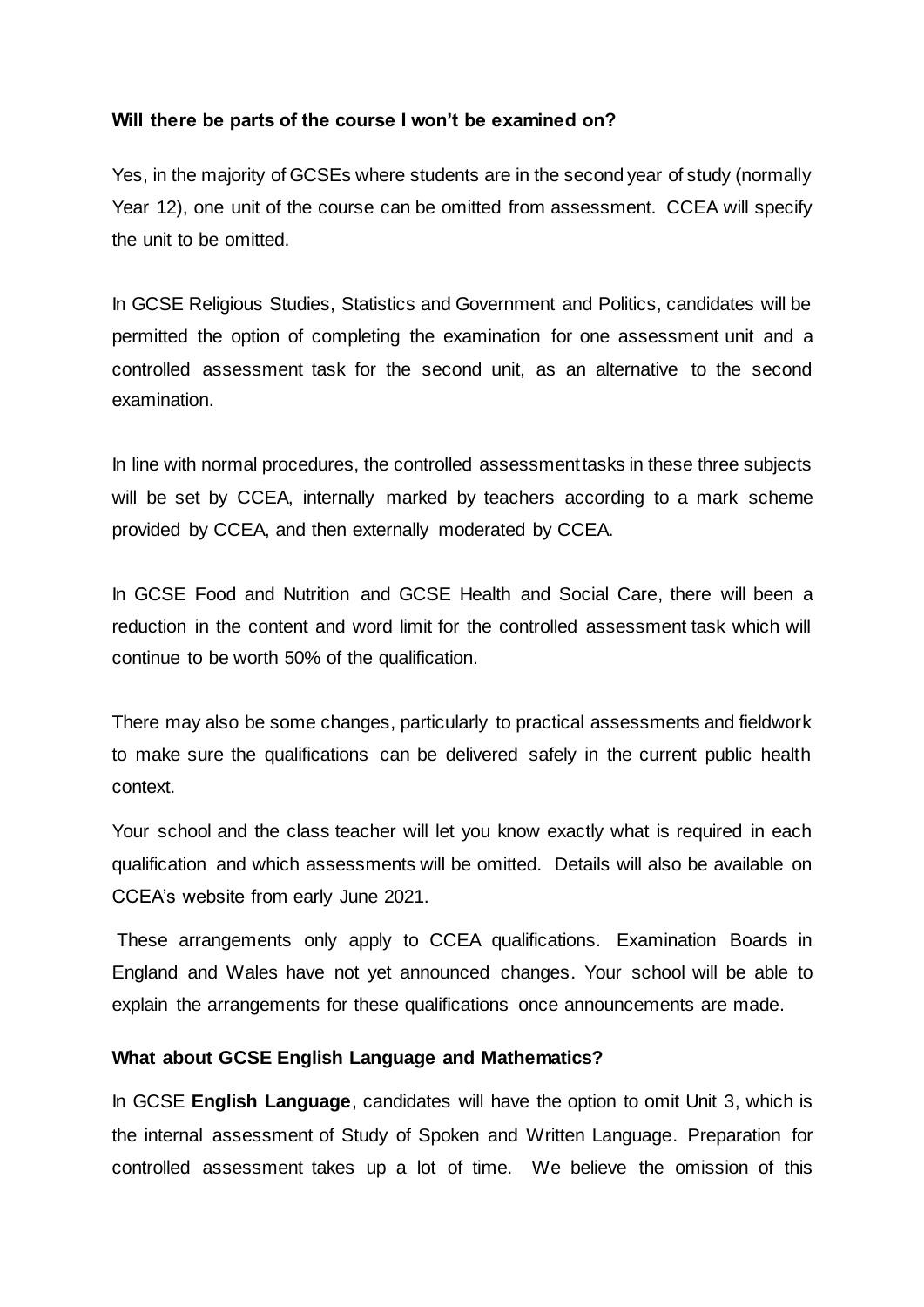assessment will free up additional teaching and learning time, as well as reducing the assessment burden on young people.

The Department and CCEA have looked very closely at **GCSE Maths**. Due to the unique structure of this qualification, with many different pathways at different levels, omitting a unit can have negative consequences for learners and change the range of grades available to them.

It would also remove assessment of nearly half of this key passport qualification, which is required for a number of Higher Education courses such as nursing and teaching. No changes have been made to the qualifications in England and Wales and we are concerned that reduction of almost half the assessment in this key qualification could affect comparability and portability.

The Department is very conscious that learners have experienced significant disruption. CCEA will, therefore, provide additional examination aids for candidates taking GCSE Mathematics in autumn 2021 and summer 2022 to provide additional support.

## **Will we still be taught everything**?

These changes significantly reduce the content which will be assessed, however, schools will be encouraged to cover as much of the specification as possible to support your progression to Level 3 studies such as A-Levels.

# **What if the health situation gets worse and schools have to close again?**

The Department has removed a large amount of assessment content to take account of ongoing disruption and ensure candidates feel confident in the units on which they are examined.

The public health situation can change quite quickly. CCEA will have back-up arrangements for alternative awarding arrangements based on teacher judgement that can be activated if needed. These will be in place and students will be enabled to complete their qualifications.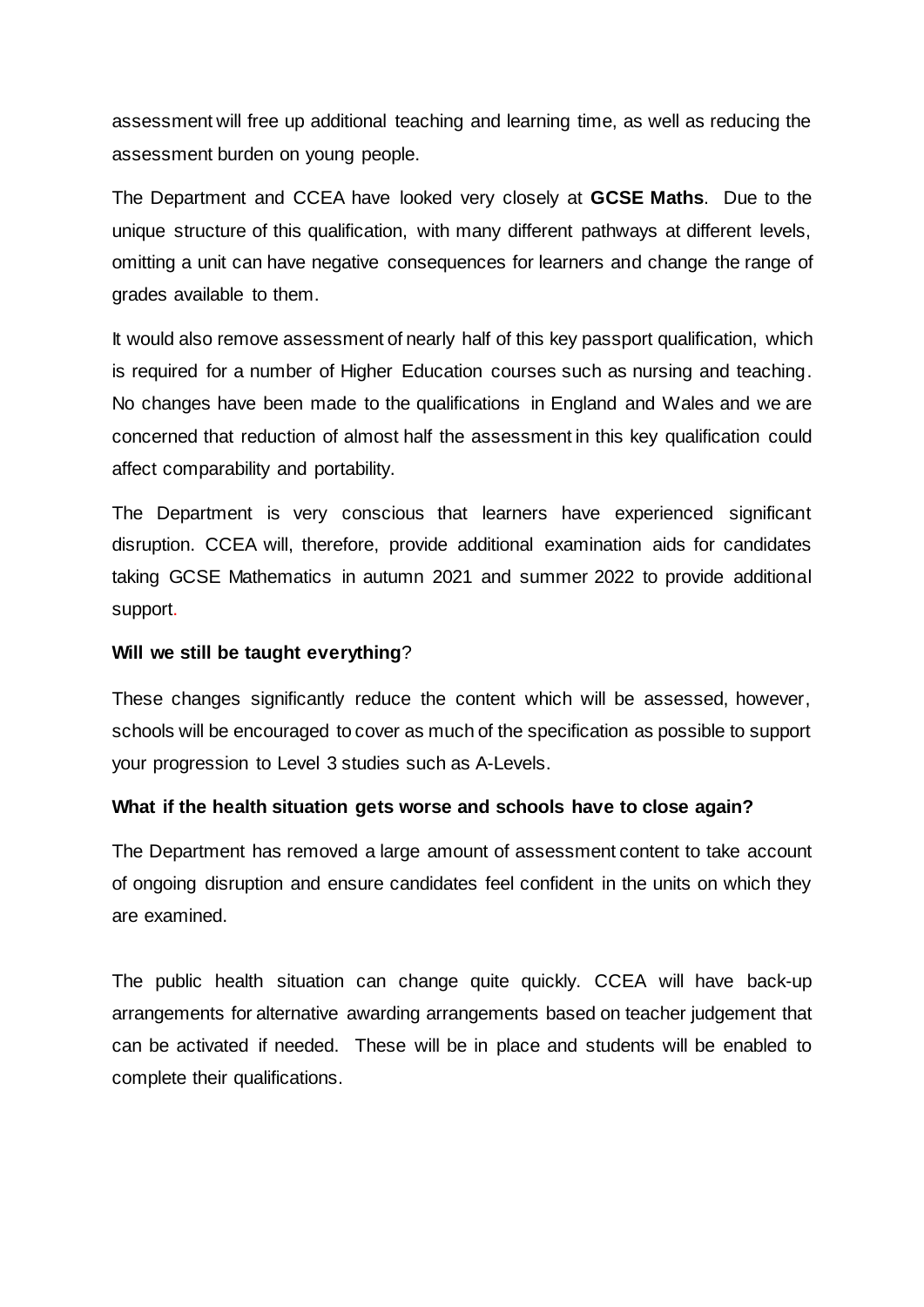# **Can I take all the exams in my GCSE course?**

Yes, I have asked CCEA to put in place arrangements so that any student who wishes to take all examinations in a GCSE can do so. There is no obligation to do so.

Any candidate who sits all units will be awarded the higher grade from either all units or the mandatory units only. This will ensure no candidate is disadvantaged by taking all units of the qualification.

### **Are these qualifications less valuable?**

Absolutely not. The level of demand for the qualifications is the same as in previous years. Higher Education providers and employers will see these as valid qualifications. Schools and learners should cover as much content as possible to facilitate progression. There is simply less assessment, to allow schools and learners the opportunity to manage in the disruption caused by the pandemic.

### **What about non-CCEA GCSEs or other qualifications?**

Your school will let you know if you are taking qualifications with non-CCEA Examination Boards and provide you with details about these qualifications once announcements have been made in these jurisdictions.

# **What about CCEA entry level, vocationally related and occupational studies qualifications?**

Similar changes to omit units are being made to these qualifications. Unit ommissions up to a maximum of 50% will be permitted. Your school will provide you with details about these qualifications.

Schools and learners should cover as much content as possible to facilitate progression. There is simply less assessment, to allow schools and learners the opportunity to manage in the disruption caused by the pandemic.

### **What if I miss my exam due to illness or self-isolation?**